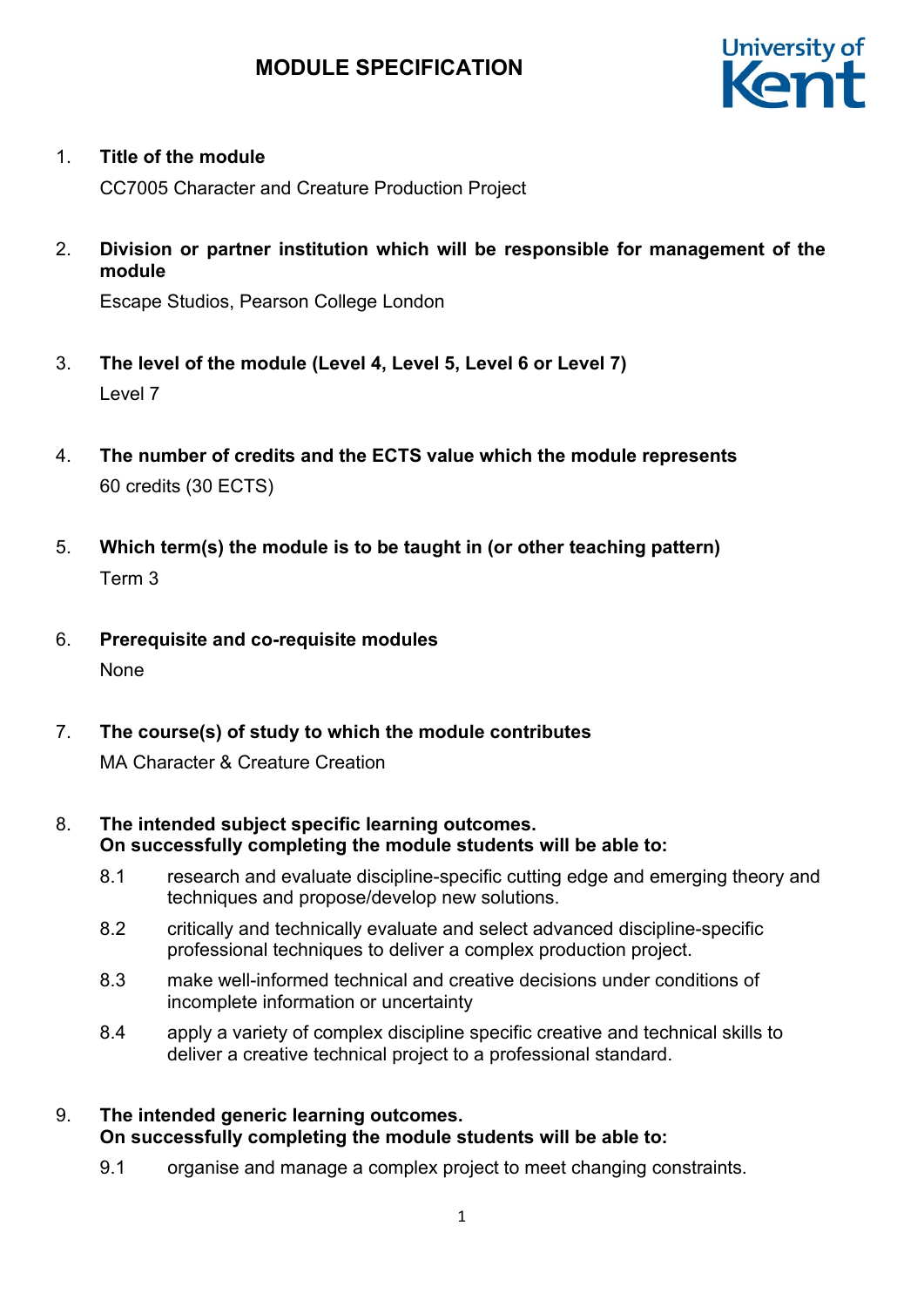# **MODULE SPECIFICATION**



- 9.2 communicate complex technical and creative information in a structured and effective manner.
- 9.3 identify and take action to address their learning and development needs to progress professionally whilst appropriately addressing legal, ethical concerns and practical requirements

#### 10. **A synopsis of the curriculum**

- Project direction, including a review of the animation pipeline from concept to final output.
- Project management and allocation of tasks and workflow.
- Asset definition, selection, acquisition and creation.
- Project monitoring.
- Project evaluation.

# 11. **Reading list (Indicative list, current at time of publication. Reading lists will be published annually)**

Winder, C. and Dowlatabadi, Z., 2019. Producing Animation 3e. CRC Press.

Wysocki, R.K., 2011. Effective project management: traditional, agile, extreme. John Wiley & Sons.

Lewis, J.P., 1995. Project planning, scheduling, and control: A hands-on guide to bringing projects in on time and on budget. Irwin.

 Catmull, E. and Wallace, A., 2014. Creativity, Inc: overcoming the unseen forces that stand in the way of true inspiration. Random House.

Carnegie, D., 2020. How to win friends and influence people. Sristhi Publishers & Distributors.

Zhuo, J., 2019. The Making of a Manager: What to Do When Everyone Looks to You. Portfolio.

#### 12. **Learning and teaching methods**

Students undertake a self-directed or alternatively a collaborative project in a studio environment to meet a negotiated brief. The project is supervised by tutors and supported by studio assistants through regular formative feedback sessions.

Feedback sessions: 30 hours

Self directed study: 570 hours

#### 13. **Assessment methods**

13.1 Main assessment methods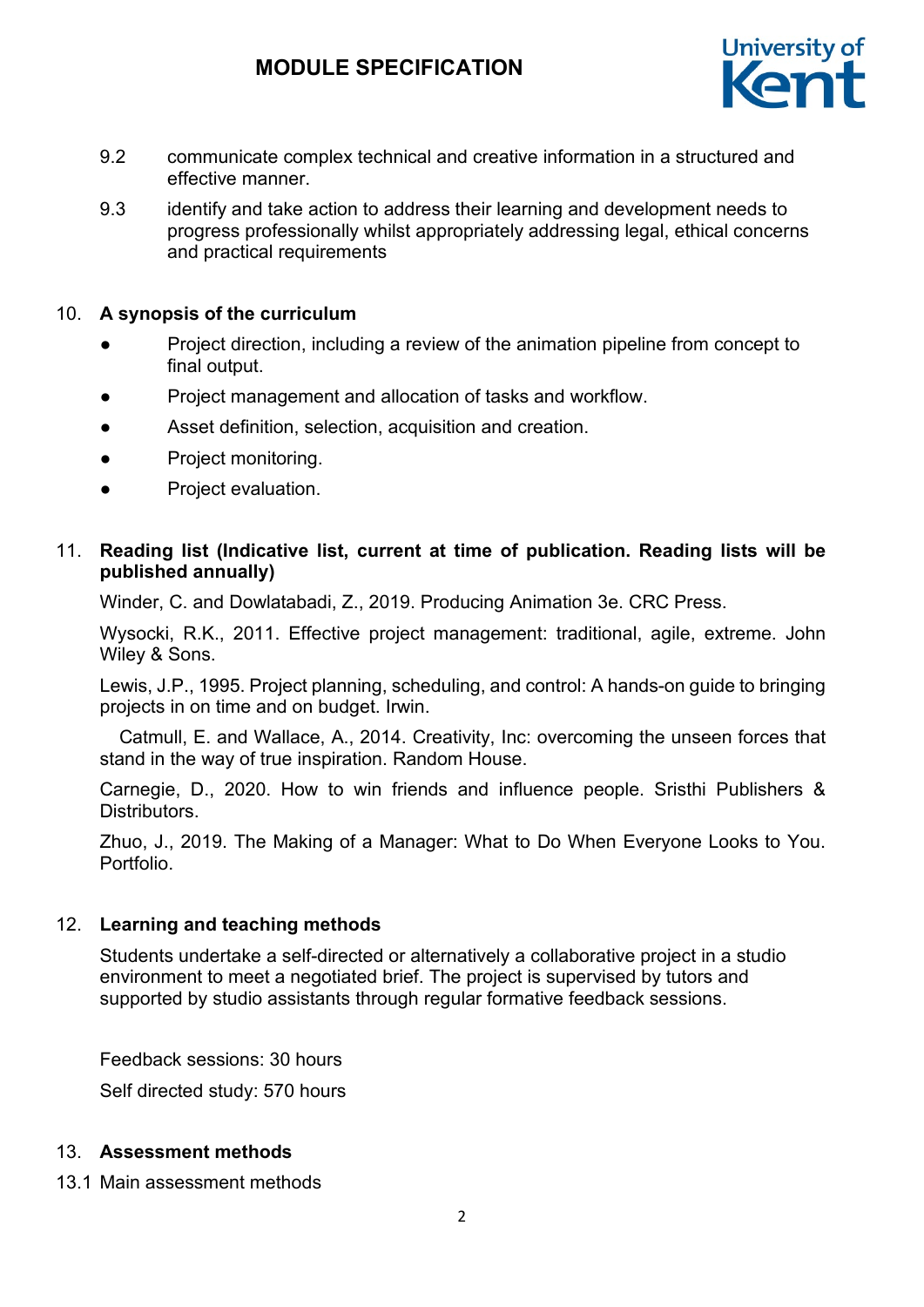

Production Project 60%

The student will specify, develop and deliver a project to a brief negotiated with their tutors that uses the advanced techniques that they have studied in a way that shows their mastery of the subject area. The decisions that student makes in developing the project will demonstrate the extent of their knowledge and understanding of the emerging state-of-the-art and the implementation will allow them to demonstrate a professional level of skills. This assessment must be passed in order to pass the module.

# Retrospective (5000 words) 40%

An in-depth self-assessment / post mortem report. The student will show that the design and production process that they have carried out in this project is one that exhibits the required characteristics for a Master's degree. It should discuss the decisions that they have made and place them in the context of current industry practice and research in the area. This is their opportunity to demonstrate the depth of their critical understanding of the field and to show that they can objectively analyse their own work. In the event that this project becomes a group project, involving a collaboration with other students, the Retrospective must clearly identify the role and remit of each individual student on the project.

# 14. *Map of module learning outcomes (sections 8 & 9) to learning and teaching methods (section12) and methods of assessment (section 13)*

| <b>Module learning</b><br><b>loutcome</b> | 8.1 | 8.2 | 8.3 | 8.4 | 9.1         | 9.2 | 9.3 |
|-------------------------------------------|-----|-----|-----|-----|-------------|-----|-----|
| Learning/ teaching<br>method              |     |     |     |     |             |     |     |
| <b>Feedback Sessions</b>                  |     |     | x   |     | У           |     |     |
| <b>Self</b> Directed Study                |     |     |     |     |             |     |     |
| <b>Assessment</b><br>method               |     |     |     |     |             |     |     |
| <b>Production Project</b>                 |     |     |     |     | $\check{ }$ |     |     |
| Retrospective                             |     |     |     |     | x           |     |     |

# 15. **Inclusive module design**

The Collaborative Partner recognises and has embedded the expectations of current equality legislation, by ensuring that the module is as accessible as possible by design. Additional alternative arrangements for students with Inclusive Learning Plans (ILPs)/declared disabilities will be made on an individual basis, in consultation with the relevant policies and support services.

The inclusive practices in the guidance (see Annex B Appendix A) have been considered in order to support all students in the following areas:

a) Accessible resources and curriculum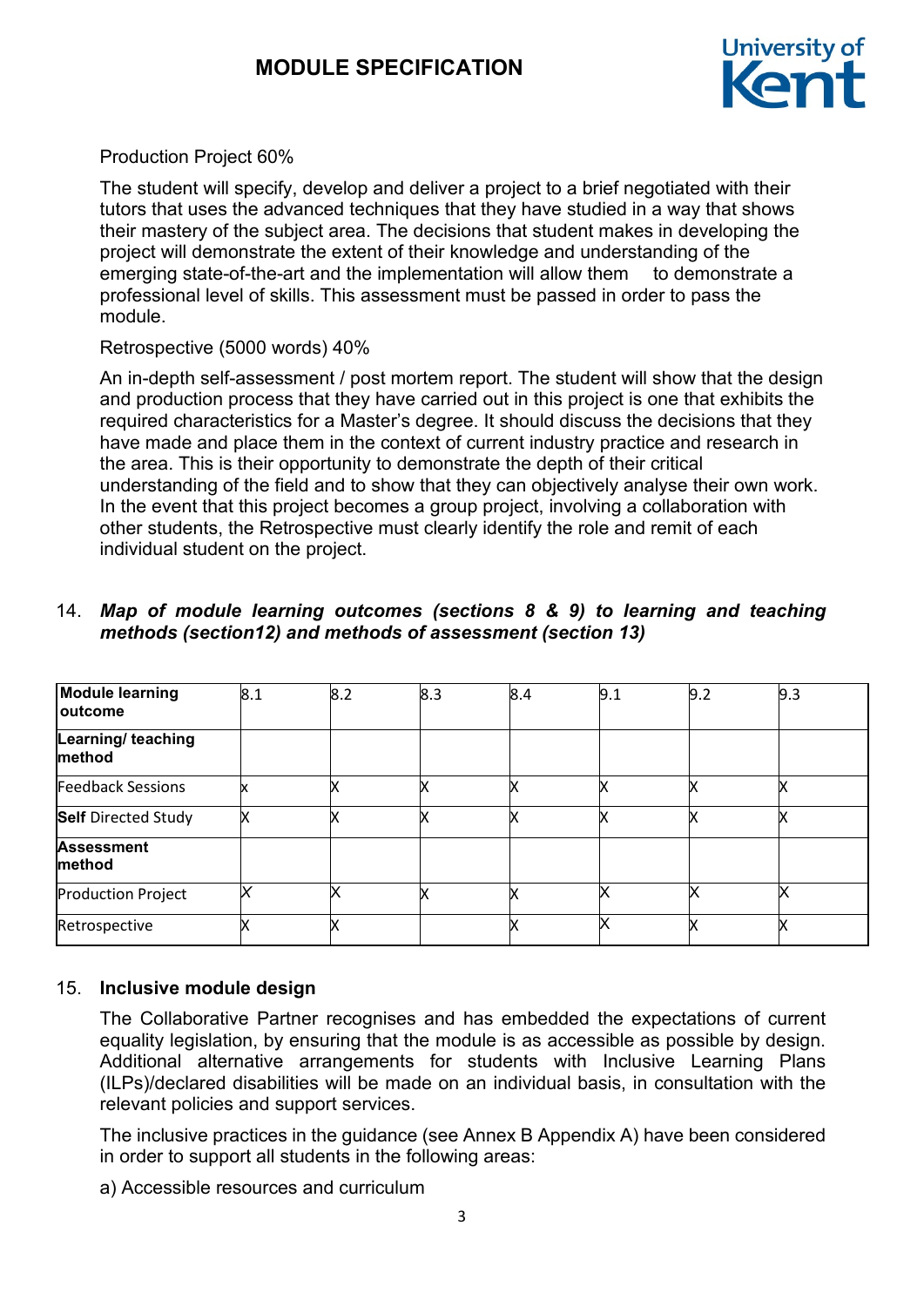# **MODULE SPECIFICATION**



b) Learning, teaching and assessment methods

# 16. **Campus(es) or centre(s) where module will be delivered**

Pearson College London.

#### 17. **Internationalisation**

Character and Creature Creation is by its nature an international discipline, and learning resources, materials and directed learning will include resources, examples and case studies from across the world. This module offers the opportunity to focus and develop skills relevant in jobs that span many different companies in areas not just focused in creative industries.

# 18. **Partner College/Validated Institution**

Escape Studios, Pearson College London

# 19. **University Division responsible for the course**

Division of Computing, Engineering and Mathematical Sciences